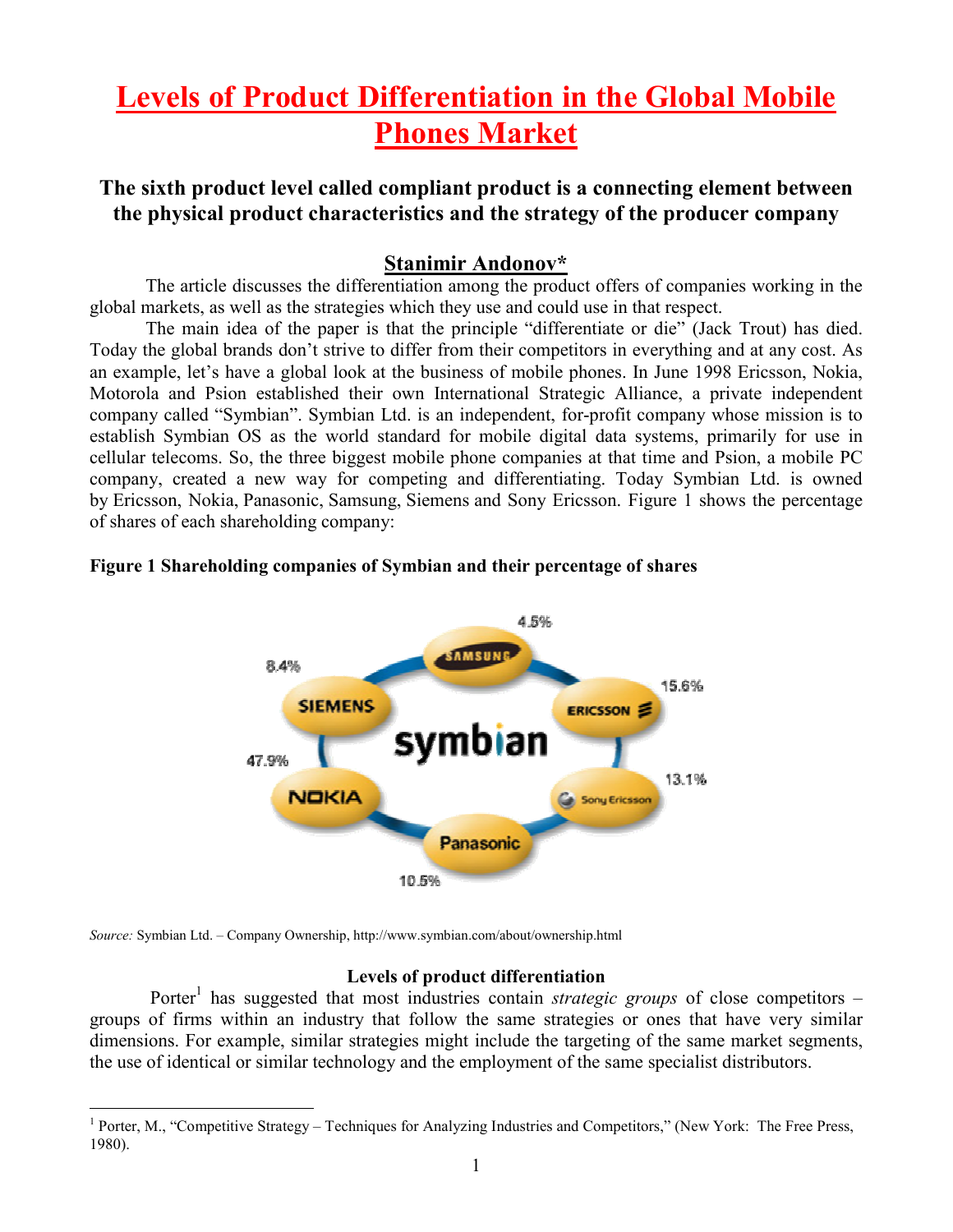Each global company participates in strategic groups and each group has its conditions of participation which the company has to follow. For example, Nokia participates in the Symbian strategic group with its Smartphones (Nokia 3/6/7/9/N Series), but it participates in other groups with the rest of its series (Nokia 1/2/5/8 and Nokia Vertu).

Theodore Levitt's<sup>2</sup> classic concept of product levels is used to determine the criteria under which companies can be organized into strategic groups. According to him the product levels are four, but later on Philip Kotler<sup>3</sup> adds one more and thus the product levels become five:

- 1. Core benefit Kotler
- 2. The generic product Levitt
- 3. The expected product Levitt
- 4. The augmented product Levitt
- 5. The potential product Levitt

This analysis shows that companies compete actively at all these levels (except the first one – core benefit). Competition and differentiation are mainly at the time of market launch.

#### Participating in strategic groups is the only strategic competitive advantage which is hard to diminish by time.

If we assume that the owners of Symbian Ltd. and the Symbian OS licensees (See Figure 2) form a strategic group according to Porter's criteria, the total market share of this strategic group is 79,4% in 2005. Nokia rules the mobile market with a 32.5% share, followed by Motorola (17.7%), Samsung (12.7%), LG (6.7%), Sony Ericsson (6.3%), and Siemens  $(3.5\%)^4$ .

#### Figure 2 Symbian OS Owners and Licensees



Source: Mobile Phone Manufacturers licensing Symbian OS, http://www.symbian.com/about/licensees.html

The Symbian OS licensees make equal use of the advantages that the operating system gives them. On the basis of these criteria we can assume that the products of the companies comprising this strategic group have one product level common for all – the sixth product level.<sup>5</sup> The sixth product level is the

<sup>&</sup>lt;sup>2</sup> Levitt, Th., "Marketing Success through Differentiation – of Anything" Harvard Business Review 58 (January-February 1980): 83-91.

 $3$  Kotler, Ph., "Marketing Management,"  $8<sup>th</sup>$  ed. (New Jersey: Prentice-Hall Inc, 1994).

<sup>&</sup>lt;sup>4</sup> Clarke, P., "Mobile Phone Sales Up 21% In 2005: Gartner", Feb 28, 2006, www.informationweek.com

<sup>&</sup>lt;sup>5</sup> For the purpose of clarity, I have to specify that these companies use Symbian OS only for their Smartphone models. We can assume that the Smartphone is a GSM device that has an operating system installed or can have one installed together with all advantages related to it.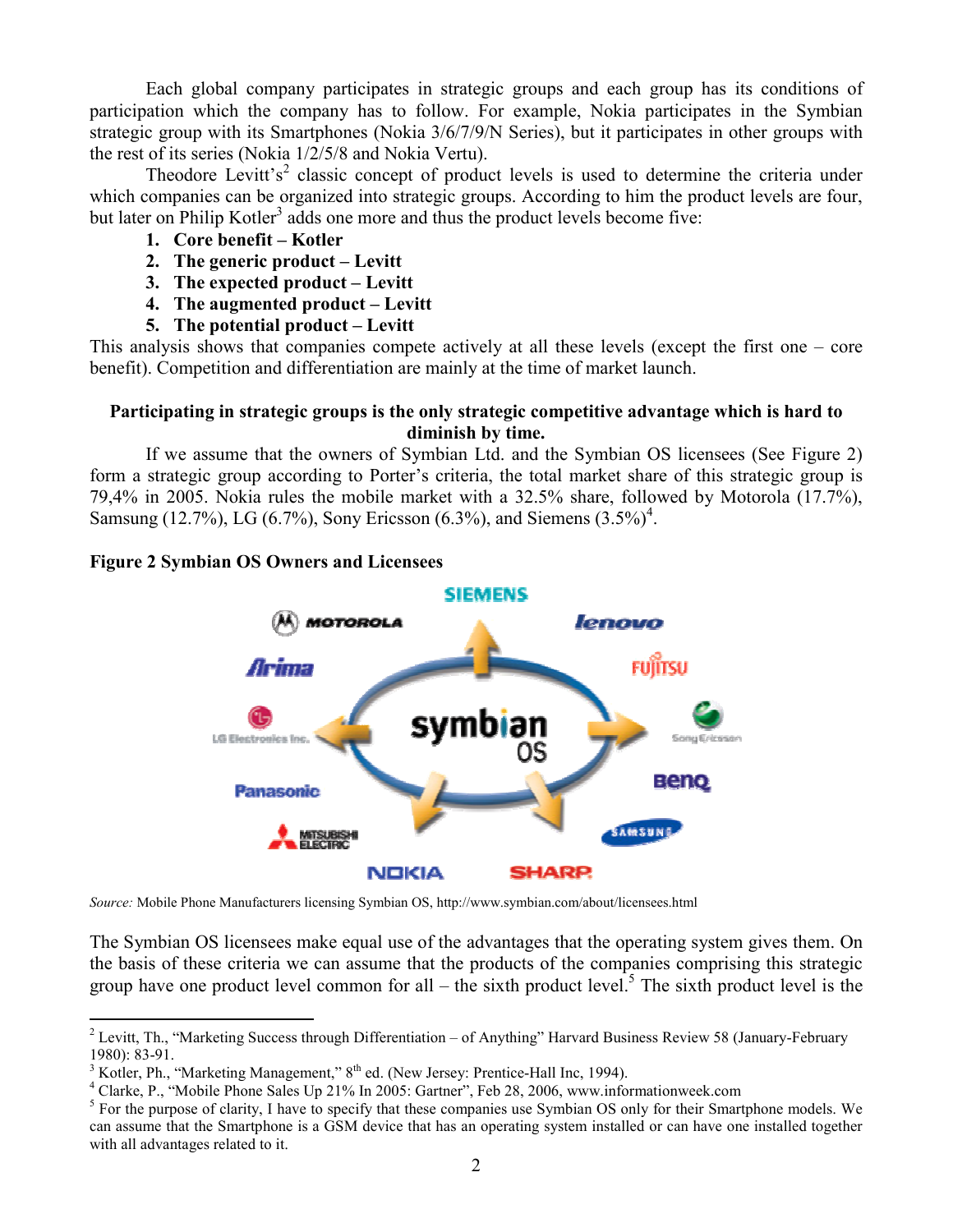level at which they don't compete. The companies have associated in the International Strategic Alliance to create a common competitive advantage. The success of this competitive advantage has later led to the creation of a strategic group through licensing <sup>6</sup>(Symbian Ltd. sells licenses).

#### The sixth product level – level of the company's compliance with the standard of the strategic group

 When everybody in the group has the same product level, this level becomes a level of the company's compliance with the strategic group. For example, a necessary condition of entry into the Symbian OS group is the purchase of a license. In this way the sixth level reduces the differences among the products of the companies in the strategic group and becomes a necessary condition for having the right to be positioned in the market as a part of this group. For instance, all off-road vehicles use almost the same four-wheel-drive system but each brand has a different name for it: Jeep  $-4x4$ , Audi – Quatro, Honda – 4WD, Renault – Qadra, Mercedes – 4matic, Tovota – AWD, etc.

#### Figure 3 The Six Product Levels





- 3. The expected product
- 4. The augmented product
- 5. The potential product
- 6. The compliant product

The sixth product level is the level of compliance of the product with the group's standard. We can assume that the sixth product level is a combination of the benefits and functions of the product which are at the other five levels. Thus,  $1^{st}$  level +  $2^{nd}$  level +  $3^{rd}$  level +  $4^{th}$  level +  $5^{th}$  level =  $6^{th}$  level. The sixth level presents the whole way of functioning of the product, the total amount of benefits that it offers to the consumer. For example, all Smartphones today offer to the consumer almost the same array of benefits such as a hard disc memory and a possibility to put an additional memory card, Bluetooth, Infrared, GPRS, EDGE, WAP, built-in modem, WiFi, HSCSD, XHTML, USB, Push-totalk, Mobile Java – all of them work together thanks to the operating system and represent the functional value of the sixth level. The companies in the International Strategic Alliance Symbian Ltd. create a common competitive advantage which they share with the companies that have purchased a license in order to become a part of the Symbian OS strategic group. They use the operating system in

 6 See: Kline, D., "Sharing the Corporate Crown Jewels", MIT Sloan Management Review 44, no.3 (Spring 2003): 89-93.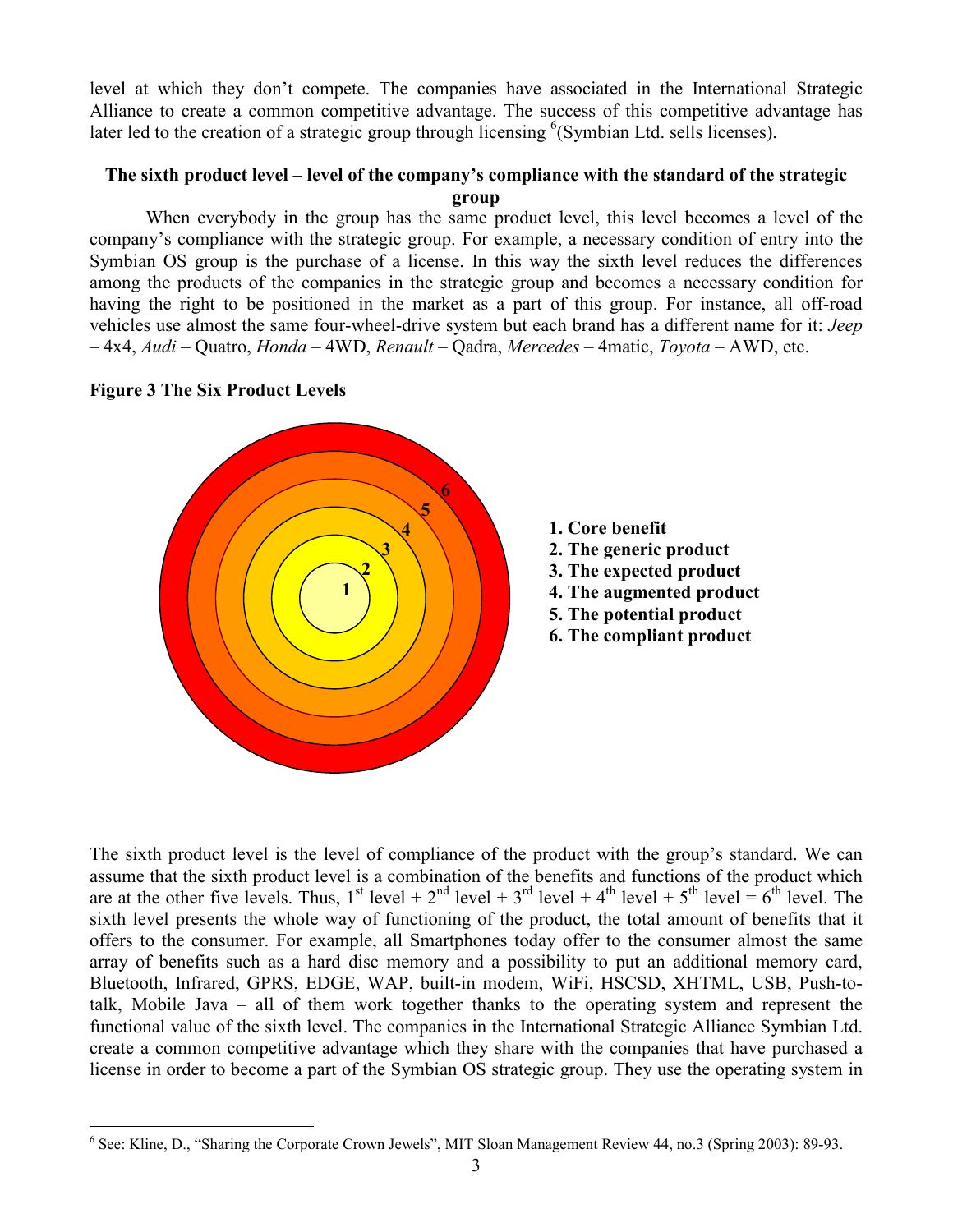the same way thus avoiding competition among themselves at this level. However, they keep competing at the other levels.

#### The functional value of the sixth level

 The sixth level not only unites the companies in strategic groups thus differentiating whole strategic groups of companies and products, but also has a functional value, as shown in the example. The functional value of Symbian OS can be referred to as mass customization. A smartphone that works with Symbian OS gives freedom to its user. The consumers can now themselves choose for what else to use their devices and what software to install on their phones.<sup>7</sup> Mass customization occurs. The concept "mass customization" was mentioned for the first time by Stan Davis in his book "Future Perfect" [Reading, MA: Addison-Wesley] published in 1987. B. Joseph Pine II, in his classic work Mass Customization [Boston: Harvard Business School Press, 1992] develops this concept further and argues that ultimately segmentation may be unimportant because individual customers' needs might be addressed individually. In this connection, the sixth level and Symbian OS give the consumers the opportunity to customize their mobile phones and use them to their liking. The business philosophy that the companies follow is: we reduce the opportunities for differentiation among us, but we increase the freedom of our consumers by giving them a well-working, constantly-developing operating system (you can refer back to Symbian Ltd.'s mission at the beginning of the article). After all, Symbian OS is already a standard and Symbian Ltd.'s mission is about to be accomplished. See figure 4.

 On the basis of these facts and analysis we can conclude that the sixth product level can be also called *future product*. Let's say that you buy Nokia N70. At the moment of purchase you know all technological characteristics of the product and all the options of the operating system (Symbian v8.1), but you don't know the future application of the mobile phone. Why is that? Because a lot of compatible programmes, games, etc. will be developed in the future for Symbian OS v8.1. Thus you also buy the promise for future support services without knowing what they will be. This gives every consumer the opportunity to be unique.

#### Figure 4

 $\overline{a}$ 

| OS vendor    | Q2 2005<br>shipments | % share | Q2 2004<br>shipments | % share | Growth<br>02'05/02'04 |
|--------------|----------------------|---------|----------------------|---------|-----------------------|
|              |                      |         |                      |         |                       |
| <b>Total</b> | 12,185,600           | 100.0%  | 5,933,330            | 100.0%  | 105.4%                |
| Symbian      | 7,648,920            | 62.8%   | 2,429,930            | 41.0%   | 214.8%                |
| Microsoft    | 1,931,630            | 15.9%   | 1,360,220            | 22.9%   | 42.0%                 |
| PalmSource   | 1,157,720            | 9.5%    | 1,335,810            | 22.5%   | $-13.3%$              |
| Others       | 1,447,330            | 11.9%   | 807,370              | 13.6%   | 79.3%                 |

 $<sup>7</sup>$  Apart from Symbian Ltd. a lot of other software companies develop software for the different versions of the operating</sup> system worldwide. These programmes can be bought or downloaded for free from the Internet by the consumer. Thus Symbian gives the freedom for those who want to develop software for it and increases the opportunities for application of the phones that have OS.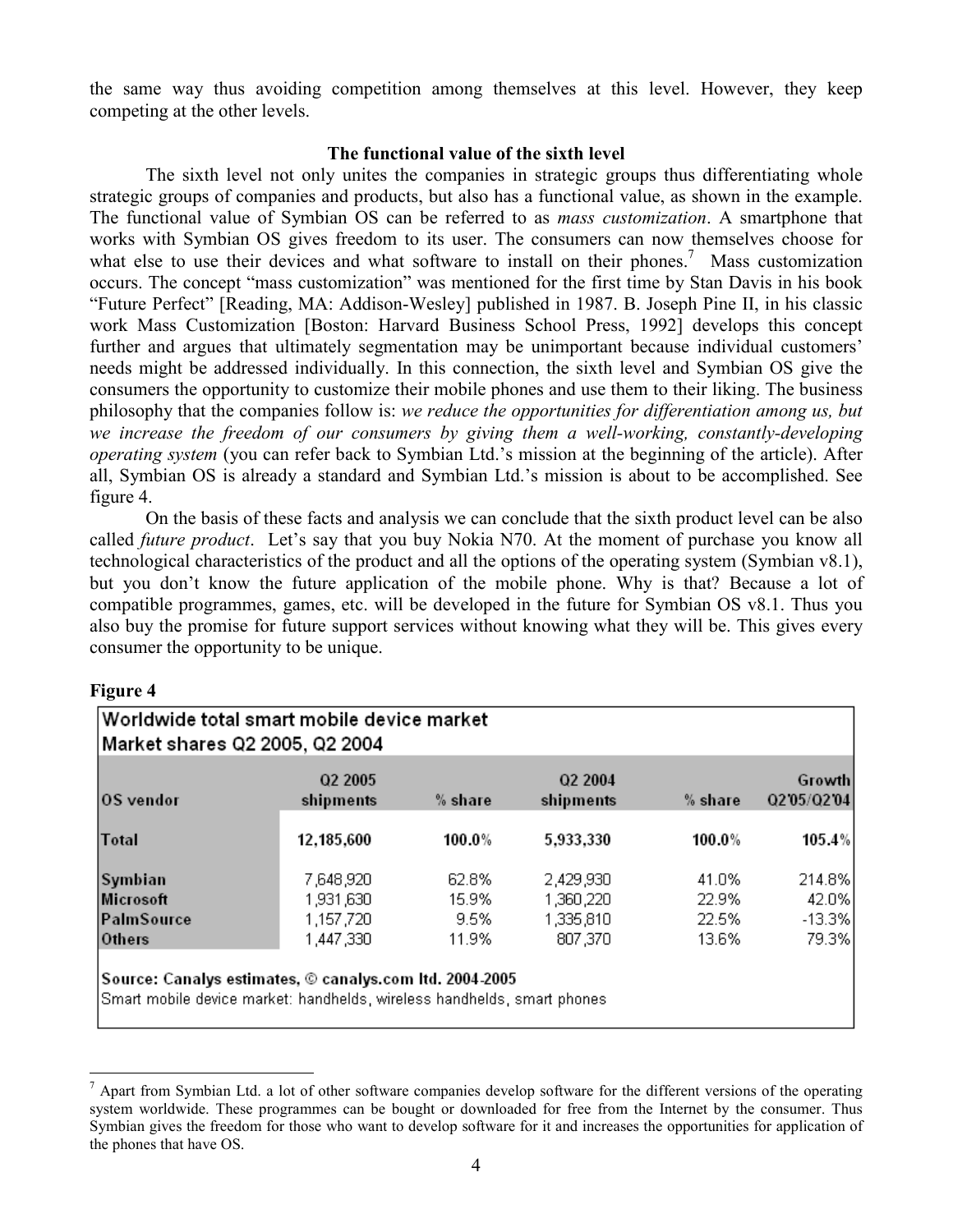The sixth product level for IT devices working with  $OS<sup>8</sup>$  (GSM, PDA, PC, etc.) is every future development of the product software (installation of different programmes or their update) which will lead to additional benefits for the consumer that he doesn't know about or doesn't expect at the time of purchase.

# Levels of differentiations and competitions among companies and their products

 The competition among companies and their products is closely linked to the ways of differentiation among them. The process of successful competitive strategy development and execution starts with the identification of the company's competitors. It continues with the identification and realization of the levels of differentiation of products which satisfy the same needs and wants. The different levels of differentiation among products involve discussion of the different levels of competition among them as part of a company's common competitive strategy. In this article I analyze how participation of companies in strategic groups affects the differentiation of their products. The differentiation of these products can be conceived of in terms of five levels (see Figure 6):

- 1. Quaternary competition. Among different products which satisfy the same need or want. Product category vs. product category (GSM vs. TDMA; CDMA; DoCoMo; NAMPS; iDEN/Nextel; NMT; TETRA/Dolphin; Iridium; Globalstar).
- 2. Tertiary competition. Product line vs. product line of the same product category. GSM Smartphones vs. GSM without an operating system.
- 3. Secondary competition. Product type vs. product type of the same product line. Smartphone with Symbian OS vs. Smartphone with other OS.
- 4. Primary competition. Competition among the brands of the same product type but with different levels of involvement in the strategic group. Smartphone Nokia with Symbian OS (International Strategic Alliance Symbian Ltd.) vs. Smartphone with Symbian OS (licensee member of Symbian OS strategic group). Sub-strategic group vs. sub-strategic group.
- 5. Zero competition. Level of competition among the brands of the same product type and of the same sub-strategic group.

 $\overline{a}$ 

<sup>&</sup>lt;sup>8</sup> Operating systems perform basic tasks, such as recognizing input from the keyboard, sending output to the display screen, keeping track of files and directories on the disk, and controlling peripheral devices such as disk drives and printers. Operating systems provide a software platform on top of which other programs, called application programs, can run. The application programs must be written to run on top of a particular operating system.

Source: http://www.webopedia.com/TERM/o/operating\_system.html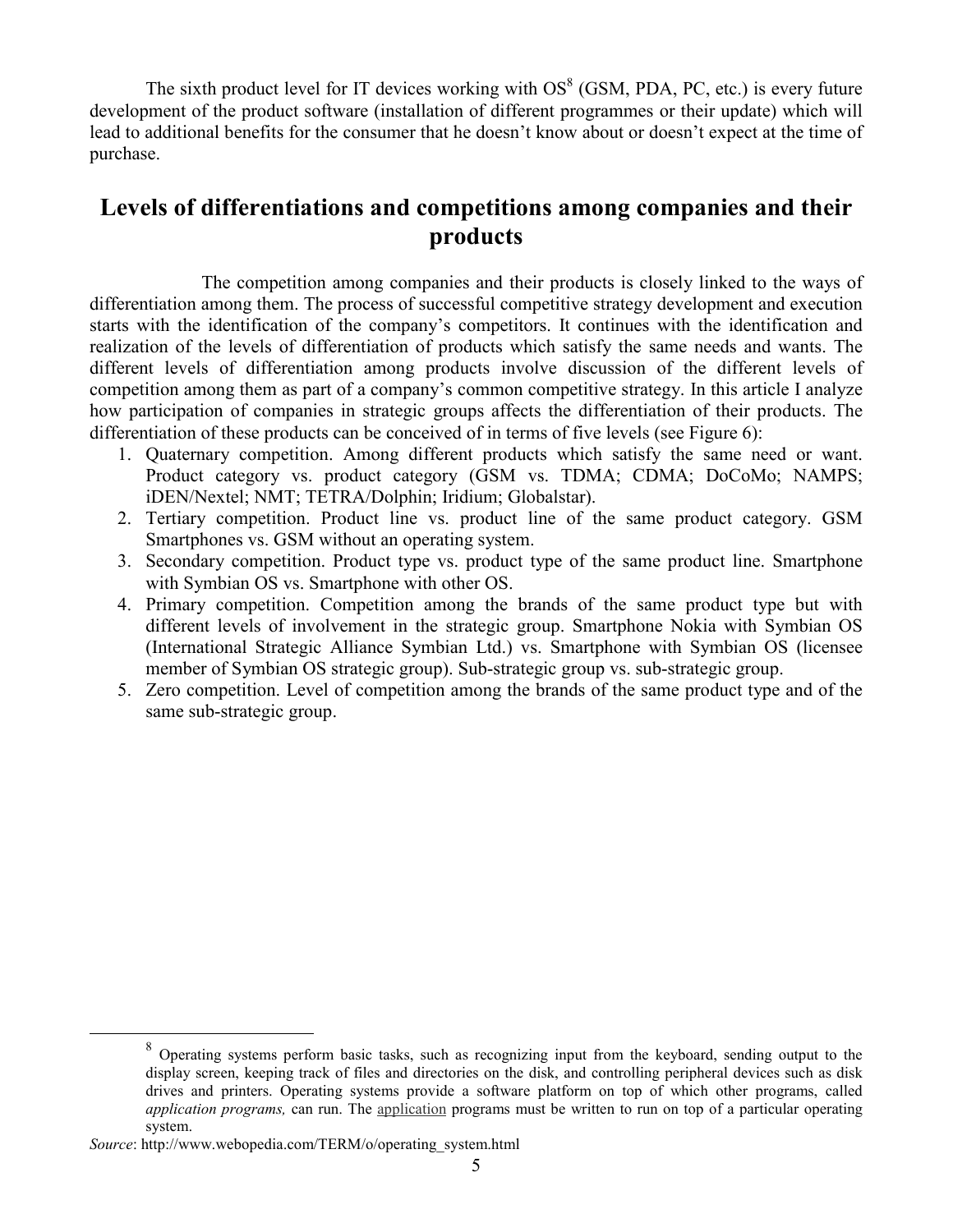#### Figure 5 Levels of competition and differentiation



- 0. Zero competition
- I. Primary competition
- II. Secondary competition
- III. Tertiary competition
- IV. Quaternary competition

As there is no common system for Product hierarchy in the world economic literature, product hierarchies extend from basic needs to specific things that satisfy these needs. I am going to use Professor Ph. Kotler's system of product hierarchy which he proposes in the  $8<sup>th</sup>$  edition of his book Marketing Management [Prentice-Hall, 1994]. This system is adapted to the object of study:

- 1. Need family. Information exchange. Communications.
- 2. Product family. Devices for electronic information exchange. Wireless information devices.
- 3. Product category (class). GSM devices.
- 4. Product line. GSM Smartphones.
- 5. Product type. GSM Smartphones with Symbian OS.
- 6. Brand. Nokia.
- 7. Item. Nokia N70.

Here we have to make it clear that the strategic groups of companies can be formed in three different ways and are three different types respectively (see Figure 6).

1. Strategic groups of  $1<sup>st</sup>$  type.

1.1 Strategic groups formed by companies through participation in joint ventures (International Strategic Alliances, Symbian Ltd.).

1.2 Strategic groups formed through purchase of license, purchase of the right for participation in the group (Symbian OS Licensees).

2. Strategic groups of  $2<sup>nd</sup>$  type. A strategic group consists of those rival firms with similar competitive approaches and positions in the market.<sup>9</sup>

3. Strategic groups of  $3<sup>rd</sup>$  type. Strategic groups formed by necessity. These groups consist of companies whose products don't comply with the standard of the  $6<sup>th</sup>$  level. They form not only separate strategic groups but also their own product lines to which they belong because of the incompliance of their products with the  $6<sup>th</sup>$  level of the products of their competitors.

<sup>&</sup>lt;sup>9</sup> Porter, M., "Competitive Strategy – Techniques for Analyzing Industries and Competitors," (New York: The Free Press, 1980), pp. 129-30.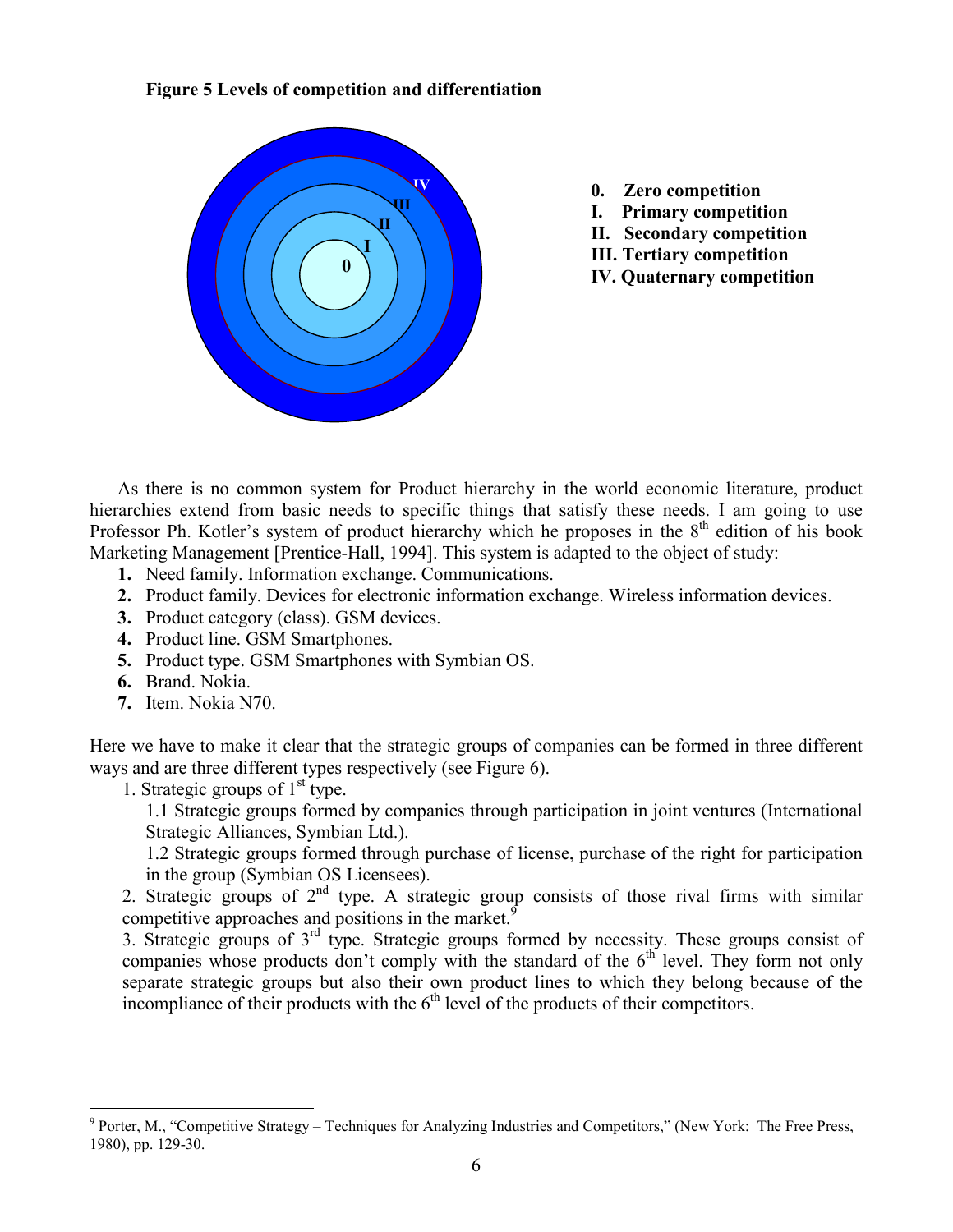# Figure 6 Product hierarchy and levels of competition among products

| Product categories (classes)<br>Mobile phones |                                                                |                                                                |  |                                                                                          | 1. GSM device<br><b>Quaternary competition</b><br>The presence of OS in a GSM device is the $6th$                             |                                      |                                                                                                                                                                                                                                                                                                                          | 2. TDMA; 3. CDMA;<br>4. DoCoMo;5. NAMPS;<br>6. iDEN/Nextel;<br>7. NMT;<br>8. TETRA/Dolphin;<br>9. Iridium;<br>10. Globalstar). |
|-----------------------------------------------|----------------------------------------------------------------|----------------------------------------------------------------|--|------------------------------------------------------------------------------------------|-------------------------------------------------------------------------------------------------------------------------------|--------------------------------------|--------------------------------------------------------------------------------------------------------------------------------------------------------------------------------------------------------------------------------------------------------------------------------------------------------------------------|--------------------------------------------------------------------------------------------------------------------------------|
| Product line and type                         |                                                                |                                                                |  |                                                                                          | level                                                                                                                         |                                      |                                                                                                                                                                                                                                                                                                                          |                                                                                                                                |
| Product line Smartphones                      | Product type<br><b>GSM</b><br>Smartphones with<br>Symbian OS   |                                                                |  | Strategic group - 1 type<br>Strategic group-<br>$\overline{C}$<br>$\overline{\text{pp}}$ | Primary<br>competition                                                                                                        | Zero                                 | subgroup<br>1.1 ISA Symbian Ltd.<br>Nokia, Ericsson, Sony Ericsson,<br>Panasonic, Siemens, Samsung<br>subgroup<br>1.1 OS Symbian - licensees<br>Motorola, Lenovo, Fujitsu, BenQ,<br>Sharp, Mitsubishi electric, LG<br>Electronics Inc., Arima                                                                            |                                                                                                                                |
|                                               | Product type<br>Smartphones with<br>other operating<br>systems | darv<br><b><i><u>Certiary competition</u></i></b><br>ompetitio |  |                                                                                          |                                                                                                                               | <b>OS</b><br>Microsoft<br><b>RIM</b> | A strategic group formed on the basis of<br>one common strategic advantage (6 <sup>th</sup> )<br>level)<br>GSM device<br>Asus, Compal, Microsoft prototype:<br>Firefly, Microsoft prototype:<br>Avenger, Mitac Mio, , Motorola,<br>Orange SPV, Samsung, Sierra<br>Wireless Voq, Tanager by HTC,<br><b>RIM BlackBerry</b> |                                                                                                                                |
|                                               |                                                                |                                                                |  |                                                                                          |                                                                                                                               | Linux<br>PalmSource                  | Accton, Cellon, Philips, Datang,<br>FMC, Ericsson, G-Tek, Haier,<br>HTC, ImCoSys,<br>Longcheer/Oswin, Motorola,<br>NEC, Panasonic, ROAD,<br>Samsung, Siemens, SK<br>Telecom, TCL, Telepong, Yahua<br>TelTech, Yulong, Winston<br>NeWeb, ZTE<br>GSPDA, Kyocera, Palm,<br>PiTech, Samsung                                  |                                                                                                                                |
| Product line non-<br>Smartphones              | GSM device without<br><b>OS</b>                                |                                                                |  | Strategic group -<br>$\mathbf{\hat{z}}$                                                  | Strategic group of necessity, formed on<br>the basis of the presence of the $6th$ level.<br>GSM without OS.<br>Alcatel, Sagem |                                      |                                                                                                                                                                                                                                                                                                                          |                                                                                                                                |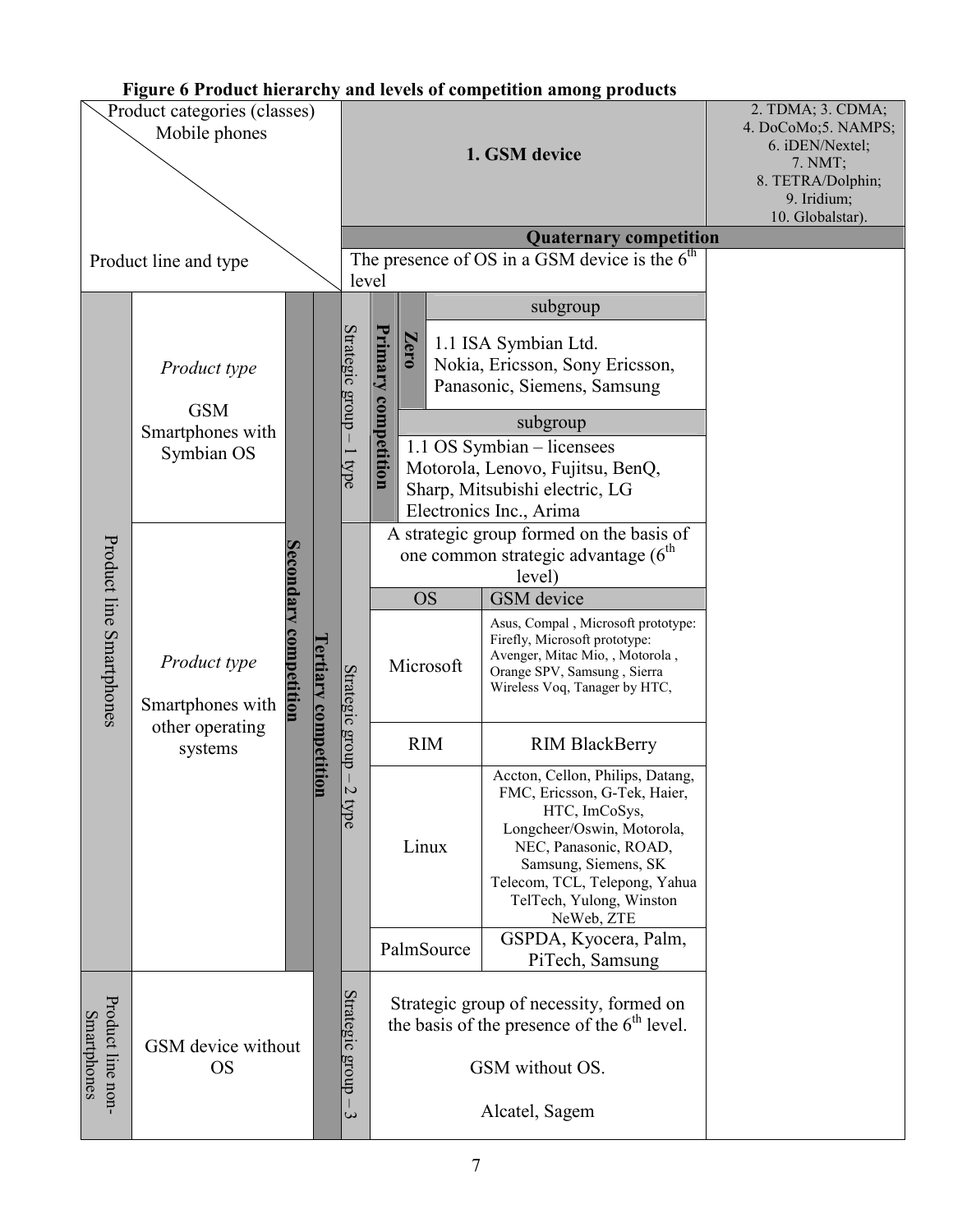As it can be seen in Figure 5, the company's compliance with a certain strategic group is manifested by the product's attributes present at the  $6<sup>th</sup>$  product level. The  $6<sup>th</sup>$  product level is a criterion which divides the companies' products into lines – each product line is a strategic group in which the company participates.

Let's assume that the competitive battle among companies takes place at five levels.

- 1. Quaternary competition. Among different products which satisfy the same need or want<sup>10</sup>. Product category vs. product category. Different product categories satisfy a need or want in a similar way. This level of competition is the least important competitive threat for the company. It's easy for companies to identify their quarternary competitors quickly. At this level the real competition is among product categories. This level of competition unites the players in a category and they can lead the battle together for the honour (advantages) of their category against other categories and products which satisfy the needs of the consumer in a similar way. This level of competition makes companies share their competitive advantages with their rivals for the benefit of all and of the category. Janiece Webb, who heads Motorola's Advanced Technology Businesses, the unit responsible for managing the company's intellectual property portfolio, says: "Taking the traditional protectionist approach to your most valuable technologies doesn't work if you're trying to build a new industry around a common technology platform. We license [the cell-phone communication standard] GSM extensively, for example, and we license it to direct competitors such as Nokia and Ericsson. We want this industry to take off, and giving everyone access to a common technology will help build the industry more quickly, which is good for everyone."<sup>11</sup>
- 2. Tertiary competition. Product line vs. product line of the same product category. GSM Smartphones vs. GSM without OS.

Different product lines offer different range of benefits and their products have a different  $6<sup>th</sup>$ level respectively. It's useless to analyse the competitive battle among products which offer different range of benefits. In each case the product line offers more benefits (functions, quality) at a higher price. In these cases the consumer is aware of a clearly established hierarchy of the product lines within one product category. The logic is always one and the same here. Benefits and quality that are highly esteemed by the consumer (image, prestige of the trademark) bear a higher price. These product lines are clearly distinguishable for consumers by their prices.

3. Secondary competition. Product type vs. product type of the same product line. Smartphones with Symbian OS vs. Smartphones with other OS. We can assume that the products of the different companies competing in the same product line (product type vs. product type) form strategic product groups by analogy with Porter's idea about strategic groups of companies. The companies which produce products of the same product type form strategic groups according to Porter's criteria.

Products belonging to a particular product type unite the companies which have produced them in strategic groups of  $1<sup>st</sup>$  and  $2<sup>nd</sup>$  type on the basis of a common 6<sup>th</sup> level. Companies which produce products of a certain product type form a strategic group. Products belonging to the same product type form a strategic product group. Companies from a strategic group produce a strategic product group of the same product type respectively. The  $6<sup>th</sup>$  product level divides companies into groups producing different product types. Here the competition is much clearer. The competition of a strategic group of companies against another strategic group is one with a

 $\overline{a}$ 

 $10$  There is a difference between need and want. Need is the lack of satisfaction or satisfaction that the consumer tries to keep longer in time. Want is a need that has acquired a specific shape in accordance with the economic, social and cultural status of the person.

<sup>&</sup>lt;sup>11</sup> See: Kline, D., "Sharing the Corporate Crown Jewels", MIT Sloan Management Review 44, no.3 (Spring 2003): 89-93.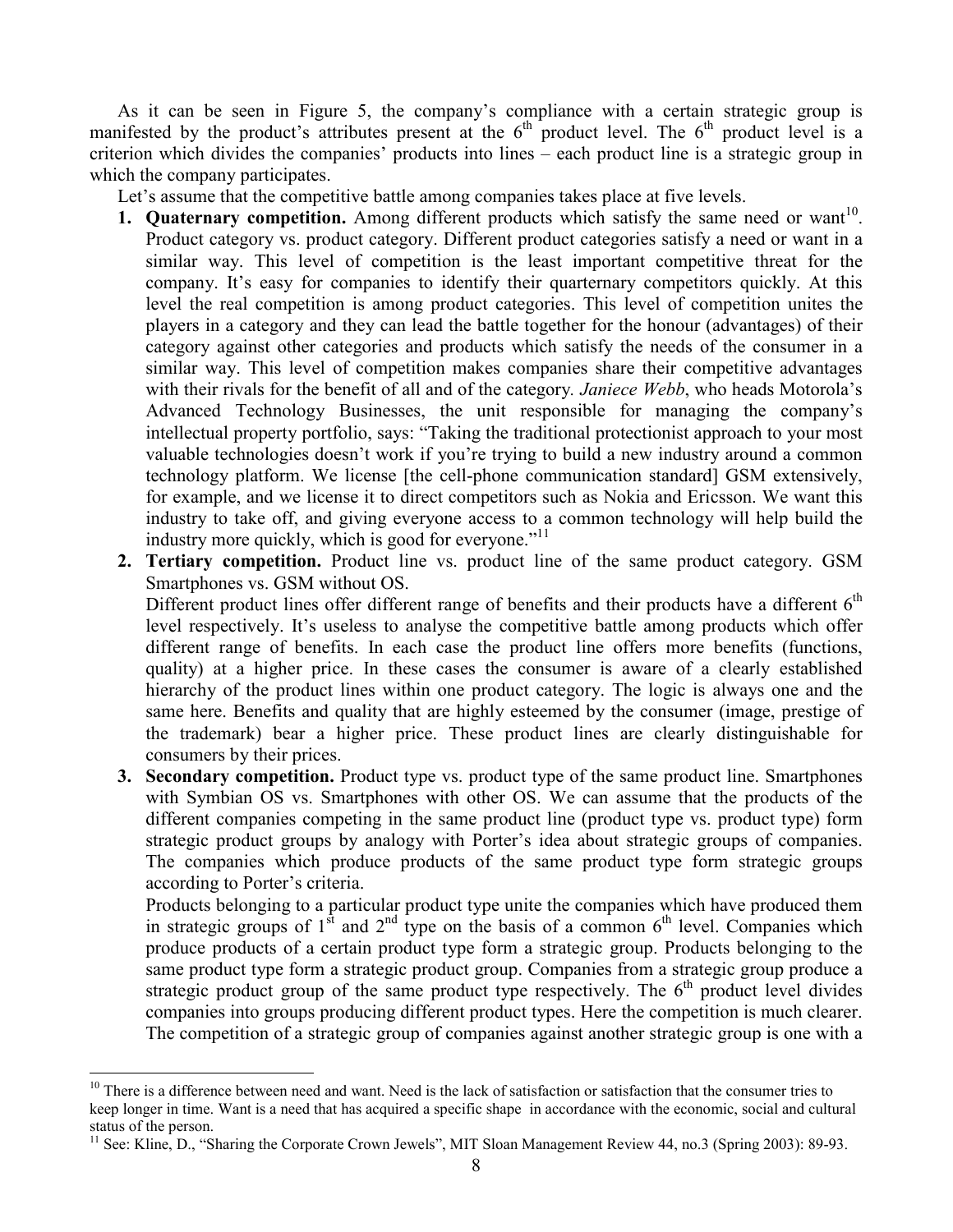clearer focus (foresight). Here the competition is among products of companies belonging to the same product line and the same product category (class), satisfying the same needs and wants and aimed at a certain target segment of consumers оn the market. In this case, the competition of product type vs. product type among companies represents the competition of strategic groups of companies vs. strategic groups of companies; all from one group vs. all from the other group; Symbian Smartphones vs. non-Symbian Smartphones.

- 4. Primary competition. Differentiation and competition among subgroups in strategic groups of first and second type are different.
	- 4.1. Primary differentiation among the brands of the same product type but with a different level of involvement in the strategic group of first type. GSM Smartphones with OS Symbian but with a different level of involvement in the Symbian strategic group. The subgroup of the owners of ISA Symbian Ltd. vs. the subgroup of Symbian OS licensees. We shall call this level of competition and differentiation of subgroup vs. subgroup in the same strategic product group "primary". Of course, these companies don't stop competing among themselves although they offer similar products with different trademarks. Here there is no competition at the sixth product level. They compete mainly with relation to the time of innovation launches which are at the other five product levels. As expected, they continue to compete in relation to the other elements of the marketing mix, with relation to the price, distribution and communication with the clients.

Symbian's mission is to establish Symbian OS as the world standard for mobile digital data systems and the owners of Symbian Ltd. are successfully achieving their goals. The common sixth level for these two subgroups in the strategic group doesn't hamper competition but makes it even more interesting which is all for the benefit of the consumers. Differentiation on the basis of the sixth level among the subgroups is impossible because of the equal rights for applying the competitive advantage.

4.2 Subgroup vs. subgroup in a strategic group of second type (Microsoft subgroup vs. Linux subgroup). These kinds of strategic groups consist of those rival companies and positions in the market which are divided into strategic groups on the basis of similar product attributes at the sixth product level but of different type and produced by different companies.

You can see in Figure 5 Microsoft and Linux strategic product subgroups. You probably notice that there are different models of Motorola Smartphones that work with different operating systems (Symbian, Microsoft, and Linux). This allows Motorola to segment the market of prospect consumers in greater detail reinforcing the idea of product mass customization which is possible thanks to the operating systems. The competition between these two operating systems is very much familiar to us. The two most popular operating system for PC in the world confront each other as a sixth level of two different strategic product subgroups. The functions of the sixth product level here are to unite and divide. The compliant product (that's how we called the sixth level) unites the products of this product type and of this strategic product group. It also unites the companies in a strategic group of second type. The compliant product simultaneously divides them in strategic subgroups on the basis of their differences regarding the different operating systems of each subgroup. In contrast to the differentiation among the subgroups of first type which is difficult to achieve, the differentiation among the subgroups here is easier to be achieved and the groups could differentiate themselves also on the basis of real physical characteristics which is aided by the different ranges of benefits corresponding to the different operating systems. The operating systems are now the real differentiating criteria and the genuine competition is among them. And the battlefield on which this battle is fought is not only our mind but also the different brands of Smartphones in the product subgroups. At this level of competition each product subgroup is united on the basis of a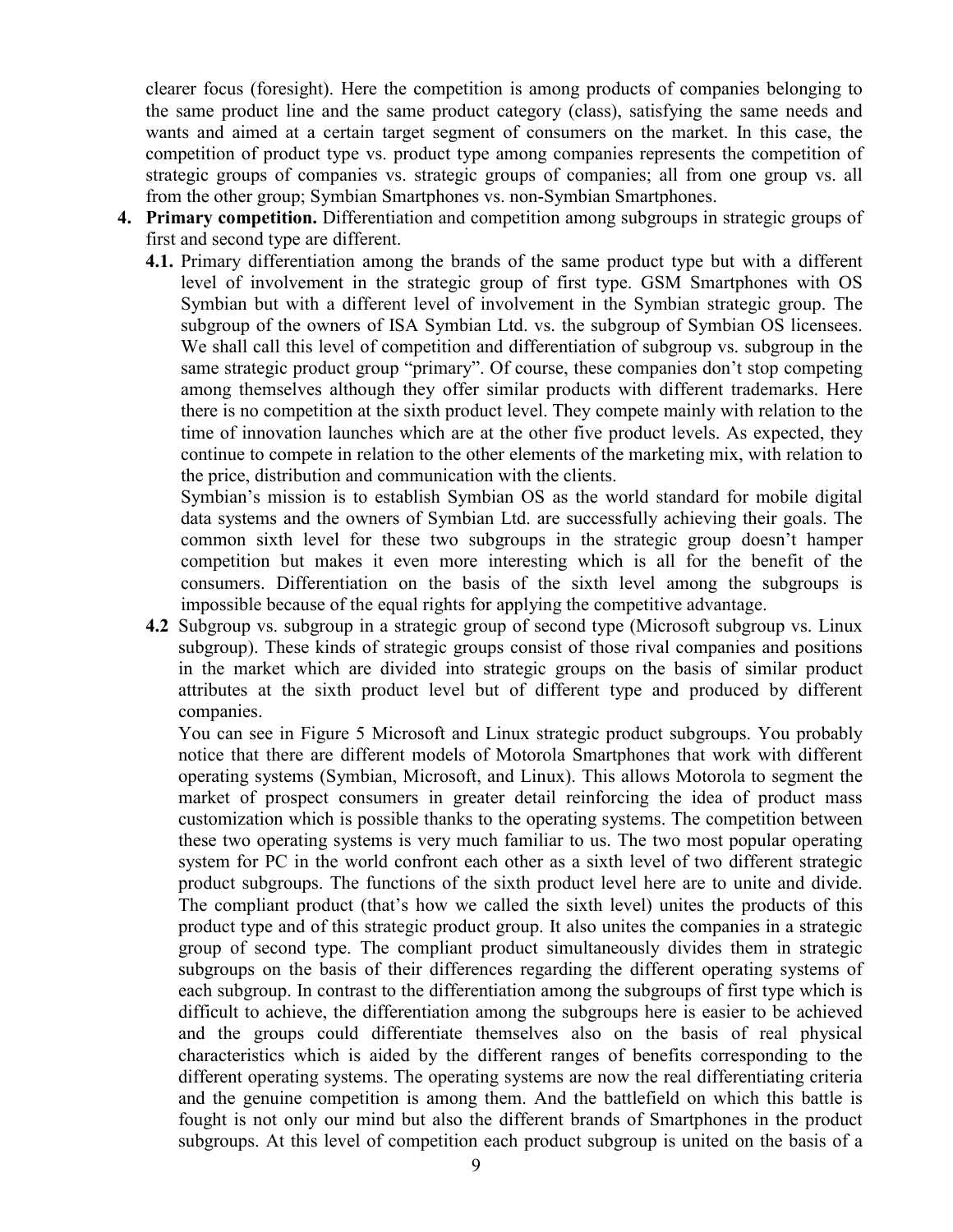clear set of criteria. The compliant product level is the level of compliance of the product with the given operating system. The battle among different operating systems unites the players in one group and they join their competitive efforts. The primary level of competition is among sub-strategic groups – sub-strategic group vs. sub-strategic group.

5. Zero competition. Among the brands of the same strategic subgroup. Level of psychological competition. This is the genuine and the most significant competition for the companies. Brands of the same product type, line and category compete here. This is the level at which the strength (the value and the image) of the brand is of crucial significance because companies compete with almost the same products and product benefits. There is no differentiation on the basis of the sixth level and there is a small, insignificant differentiation on the basis of product attributes at the other product levels. So here the differentiation among brands is mainly done through the strategies of psychological positioning and the place which the product has in the consumer's mind. "Positioning is what you do to the mind of the prospect. That is, you position the product in the mind of the prospect."<sup>12</sup> Psychological positioning is the only thing possible because the products have almost the same technological characteristics and it is very difficult to pinpoint any significant, distinguishable characteristics which are necessary to build a strategy for physical positioning followed by one for psychological positioning.

Both positioning and differentiation can be psychological. When you can't differentiate yourself on the basis of some real, physical product characteristics the only thing left for you to do is to differentiate yourself psychologically – in the consumer's mind. When you can't achieve real competitive advantages you fabricate them. At this level of competition differentiation is primarily psychological (often substantiated by minor physical differences between brands and models). Here the companies use "the obvious" to differentiate and position themselves. They try to present "the obvious" as their advantage. As an example, UBS Wealth Management, after having been voted "Best Private Bank" by Euromoney, came up with the following advertising motto: "Putting clients first has made us first." But isn't this the motto of every bank in the modern world? Wouldn't every bank say the same? According to the unwritten law, "the obvious" is not a real competitive advantage because it is a characteristic possessed by all competitors. Psychological product differentiation is a differentiation which takes place in the consumer's minds. The companies use either fabricated differentiating advantages or "the obvious" which the consumer has accepted as normal but is presented as a differentiating advantage. Let's consider the following examples of unsuccessful psychological differentiation between Nokia and Samsung:

Brand: Motto: Nokia Connecting people Samsung Connecting you across the globe

"The obvious" is obvious for your competitor, too.

 $\overline{a}$ <sup>12</sup> Ries, A., Jack Trout, "Positioning: The Battle for Your Mind,"  $20<sup>th</sup>$  ed. (McGraw0Hill, 2001).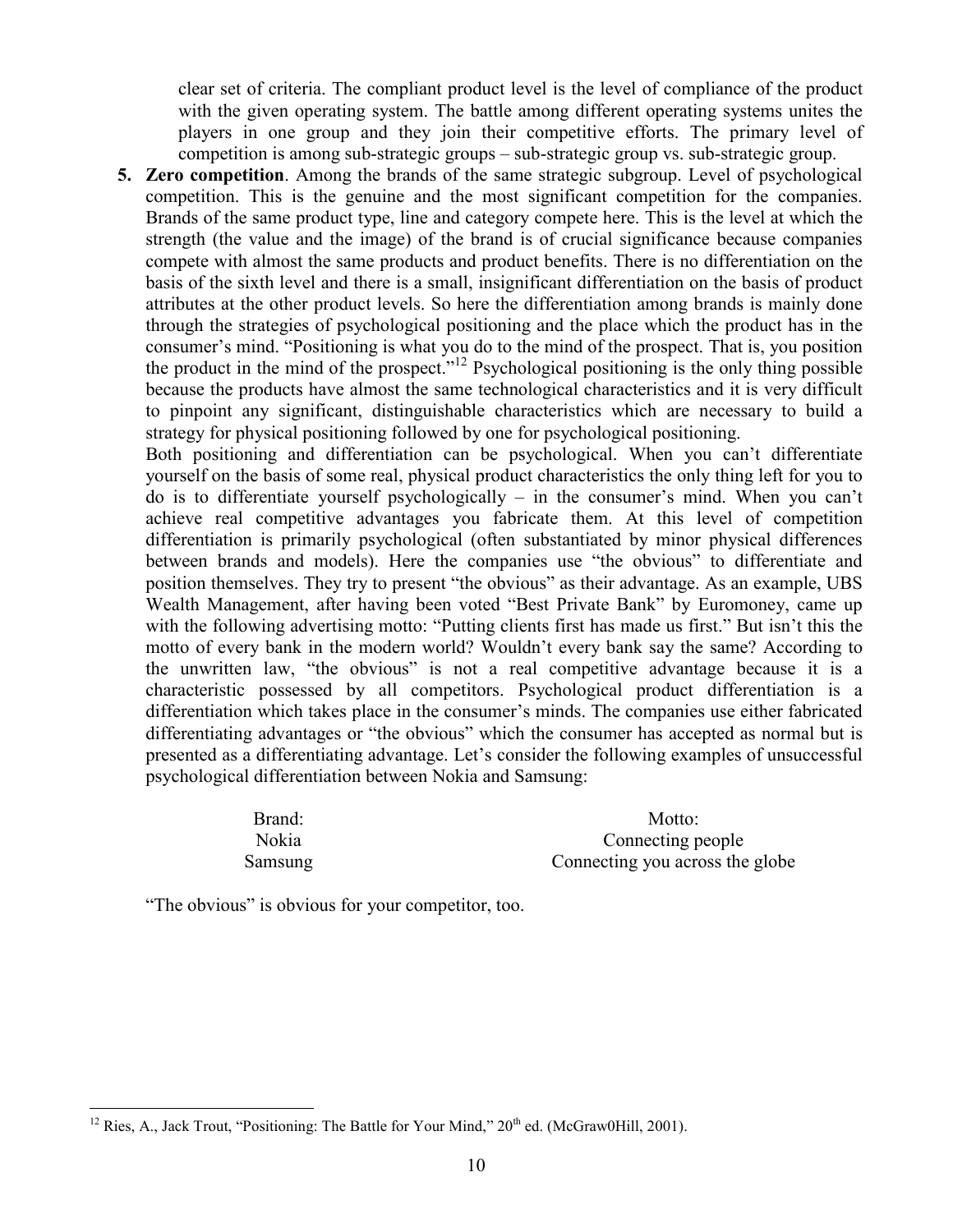Figure 7 Merged model of 5 product levels and 5 levels of competition and the possible levels of differentiation at the different levels



- 1. Quaternary competition and differentiation. At this level different product categories compete and they satisfy the same needs and wants. Products have a common  $1<sup>st</sup>$  level and they are free to compete at all others. Here the possibilities for differentiation are the most.
- 2. Tertiary competition. Products with tertiary competition have the same  $1<sup>st</sup>$  and  $2<sup>nd</sup>$  product levels and are free to differentiate and compete among themselves at the other levels.
- 3. Secondary competition. Products have the same or similar  $1<sup>st</sup>$ ,  $2<sup>nd</sup>$  and  $3<sup>rd</sup>$  levels and they distinguish among themselves on the basis of  $4<sup>th</sup>$  and  $5<sup>th</sup>$  levels.
- 4. Primary competition. The only possible differentiation is at the  $5<sup>th</sup>$  product level.
- 5. Zero competition. When there is zero competition differentiation is difficult to achieve even at the level of the potential product. One of the few possibilities for differentiation is time of innovation launches or psychological differentiation. It's clear that these innovations are outside the level of compliance with the standard  $(6<sup>th</sup>$  level).

## The sixth product level called compliant product is a connecting element between the physical product characteristics and the strategy of the producer company

 Differentiation and competition among products which satisfy the same need or want is done at many levels. Infusing the sixth product level with content is necessary for setting clear standards for the levels of differentiation among the products. Identifying and knowing the proximity of the competitors is the first step towards successful differentiation among them. Differentiation of the products of companies from all other competitors has always been a must for market success. Sometimes companies have to identify their competitors circle and the levels of threat corresponding to their proximity to the company and its products. By determining to which strategic group the company belongs and of which type it is, the company makes the first step towards determining its strengths and weaknesses according to the different levels of competition of each product. The same analysis clearly determines the opportunities and threats resulting from the competitors and the position in the sector.

The meaning and content of the  $6<sup>th</sup>$  product level and the levels of differentiation and competition help the company to see its competitive position compared to all its competitors in the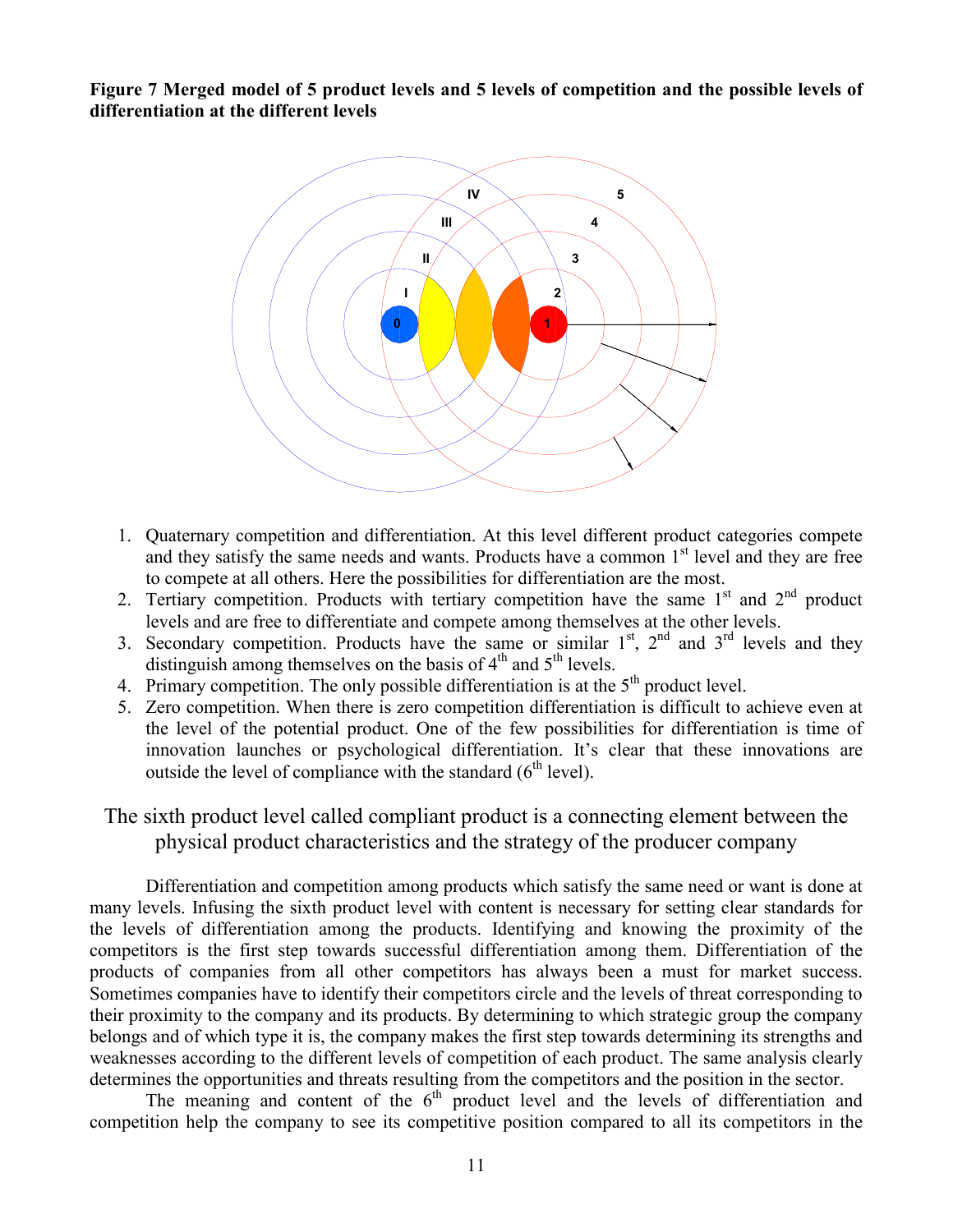sector. The model of the levels of differentiation and competition on the basis of the  $6<sup>th</sup>$  product level can be used as a model for analysis of the marketing environment. It helps the managers to identify "the enemies" and "the friends" of their business. Companies should carefully analyze and evaluate the levels of competition among them. Underestimation of a competitor is as dangerous as overestimation of another. Overestimation of a given competitor, strategic group or subgroup of companies can be very fatal for the business at certain moments since the company puts its competitive efforts in the wrong direction or can lead to wasting unnecessary competitive efforts in many directions due to vagueness about the importance of the threats which would lead to weakening of the competitive strength of the company and would make the company more vulnerable. While I was doing this study and was analyzing the reasons for success and failure of companies in the mobile phone sector, I reached the conclusion that the purposeful participation of a company in strategic groups or strategic subgroups is a must in order to retain one competitive advantage for a longer period of time. When a strategic group is formed on the basis of a common competitive advantage, it immediately stops being one within the group itself. All participants in the group accept the competitive advantage as their own and strive to develop it if possible. Participation in a strategic group or subgroup helps the company to make friends and reduce the number of its enemies. The greatest benefit is for the initiator company which has started and is the first creator of the competitive advantage.

Motorola's success in the GSM category: By licensing GSM technology widely, the company created a product category successfully. This, in fact, puts Motorola in the enviable position of essentially taxing its competitors for their help in building the industry.

Motorola's failure with the satellite-based phone system Iridium: Morola and other Iridium investors tried to create this category without giving other companies the opportunity to buy licenses for it. They have worked very hard to support Iridium's efforts to reorganize and continue operating the business. Unfortunately, that has not happened. Iridium's spectacular failure, despite more than a decade of planning, is largely the result of poor marketing and a service that was far too costly, particularly as cellular phone coverage and costs improved worldwide, analysts have said. After Iridium's failure in 2000, competitor Globalstar Telecommunications capitalized on Iridium's misfortune by offering rebates to former Iridium users.

#### The conclusions:

- If you want to create a product category, you should create a strategic group of companies around a competitive advantage which should be adopted as a common  $6<sup>th</sup>$  product level.
- If you want to create a stable, durable competitive advantage, you should create a strategic group of companies which should be united in a product category on the basis of this competitive advantage, adopted by them as a common  $\hat{6}^{th}$  product level.
- The closer a competitor company is to you on the levels of competition, the better "friend" or the worse "enemy" it could be. And vice versa: the further away it is from you, the weaker "friend" or "enemy" it could be for you.

According to Peter Drucker, each company has to ask itself some seemingly easy questions: "What is our business? Who is the customer? What is the value for the customer? What will our business be? What should our business be?" These are some of the most difficult questions that the company has to answer repeatedly. Apart from them, a contemporary global has to answer one more question: what to create, develop and protect as its competitive advantage and what to share (creating or participating in a strategic group), by selling or buying a license.